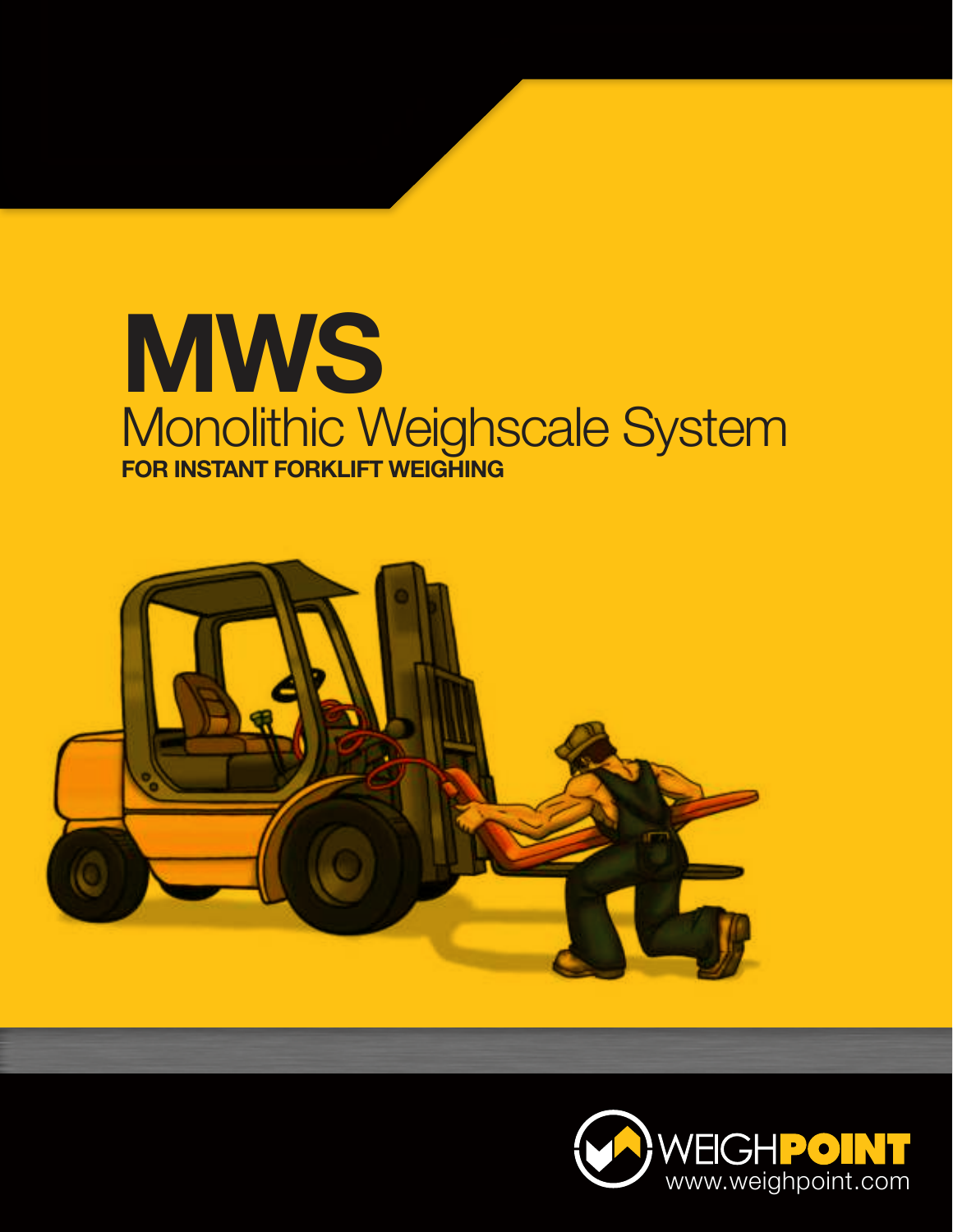## **SO SIMPLE TO INSTALL, WITHOUT PROFESSIONAL HELP.**

WIRELESS CAB DISPLAY

 $\bigcap$ 

No lift truck modifications means instant installation and fast transfer of scale between trucks. The MWS scale meets high accuracy requirements for most applications including piece counting... This system can utilize wireless, eliminating wired connections between carriage and cab-mounted display.

The almost indestructible monolithic sensed fork design with worldwide patents pending ensures a long, trouble free life.

## **Carry on this legacy by reinstalling on future lift trucks. This system can last a lifetime.**

The system's state-of-art metal film sensing technology (MEFIST) that treats the forks as loadcells.

This process increases system ruggedness, permits under 2" fork thinnest, compared to typical 2.4" thick sensed forks. All at a remarkably low cost!

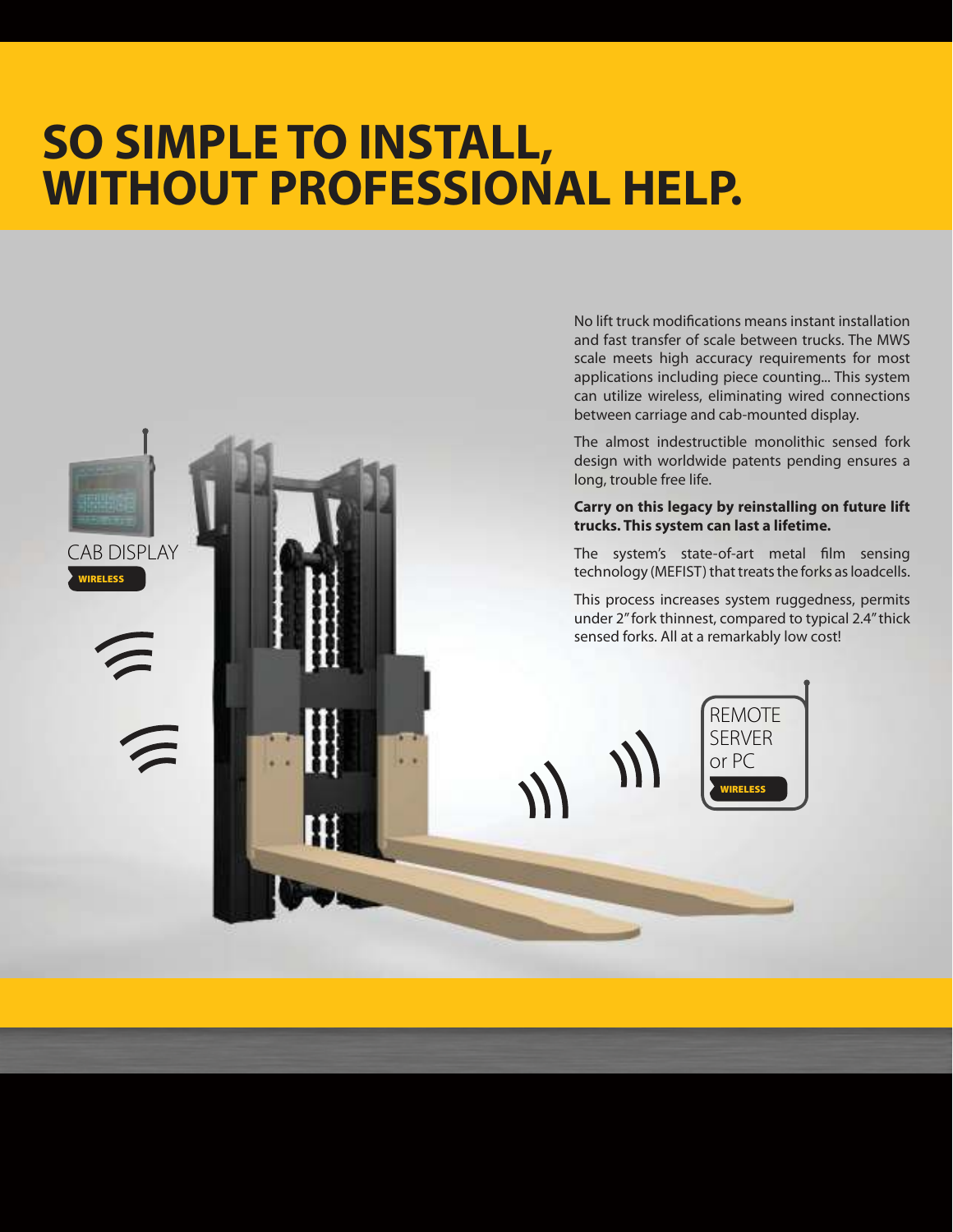## **Specifications**

| <b>FORK THINNEST WIDTH/LENGTH</b>        | 1.8" x 5.25" x 45"                      |  |
|------------------------------------------|-----------------------------------------|--|
| <b>ACCURACY</b>                          | 99.5% of applied load +/- one increment |  |
| <b>CIRCUITRY</b>                         | 4 x 350 ohm Wheatstone bridges          |  |
| <b>DISPLAY</b>                           | <b>LED Digital</b>                      |  |
| <b>TARE</b>                              | Pushbutton                              |  |
| <b>UNITS</b>                             | Lb/kg switchable                        |  |
| <b>INCREMENT SIZE</b>                    | 5 lb/2 kg                               |  |
| <b>ACCUMULATION</b>                      | Yes                                     |  |
| <b>ZERO CAPTURE</b>                      | Yes                                     |  |
| <b>KEYBOARD CALIBRATION</b>              | Yes                                     |  |
| <b>DATA OUTPUT PORT RS232</b>            | Yes                                     |  |
| <b>WIRELESS</b>                          | Yes                                     |  |
| <b>WARRANTY</b>                          | One Year                                |  |
| <b>OPTIONAL: PRINTER AND DATA LOGGER</b> | Yes                                     |  |
| OPTIONAL: CUSTOM INDICATOR/COMPUTERIZED  | Yes                                     |  |
|                                          |                                         |  |